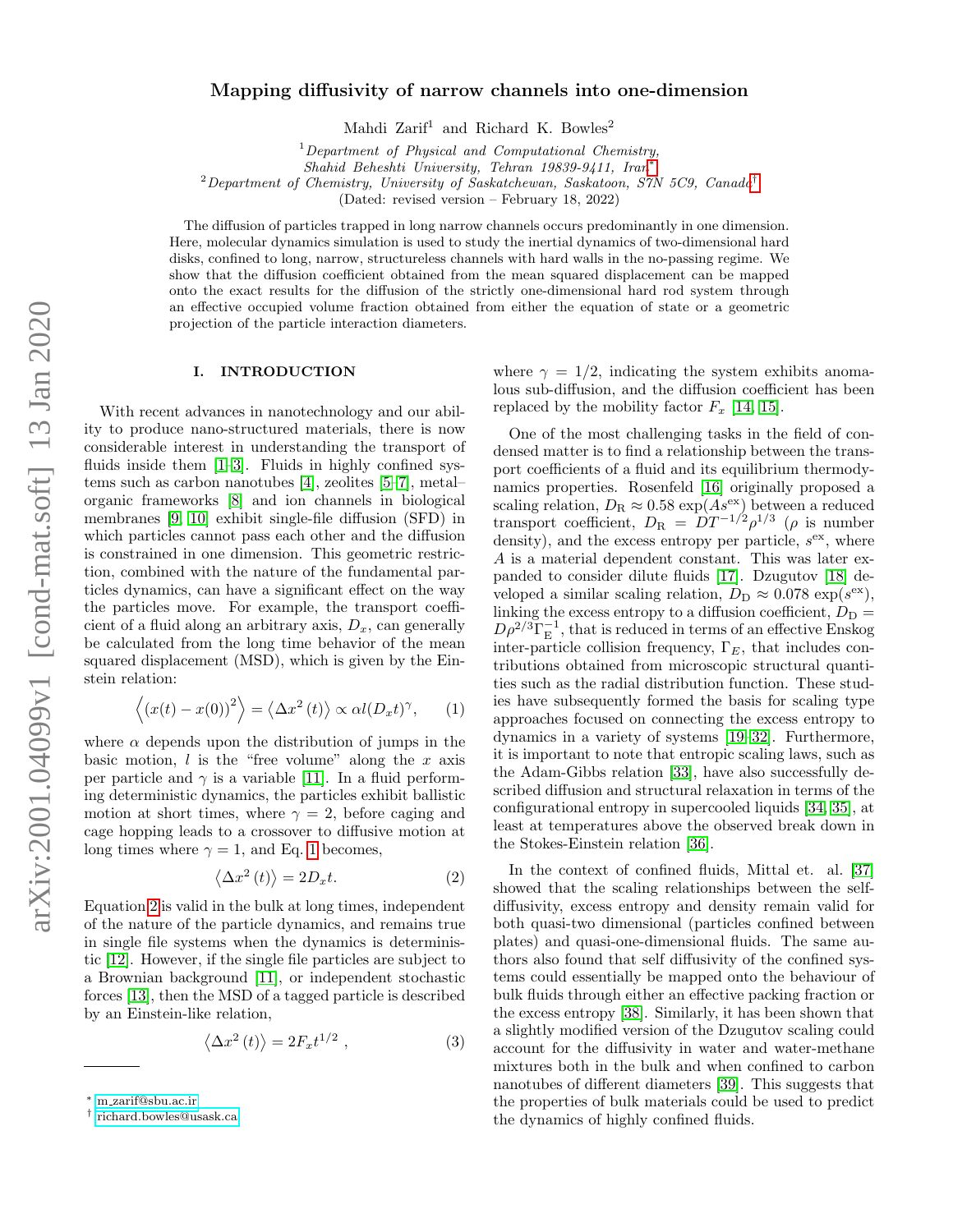However, rather than use the bulk as a reference, Percus and co-workers [\[40–](#page-6-25)[42\]](#page-6-26) have explored the possibility of mapping the dynamic properties of quasi-onedimensional fluids to those of a truly one-dimensional (1d) system where it is often possible to obtain exact results, or is relatively easy to perform highly accurate numerical simulations. In particular, Percus [\[41\]](#page-6-27) developed a heuristic approach that suggests,

$$
\langle \Delta x^2(t) \rangle = K \langle |\Delta x(t)| \rangle_0, \qquad (4)
$$

where  $\langle |\Delta x(t)| \rangle_0$  contains the details of the particle motion in the strictly one-dimensional system, so is proportional to t for inertial dynamics and proportional to  $t^{1/2}$ in the case of anomalous sub-diffusion. For a 1d system of N hard rods with diameter,  $\sigma$ , on a line of length L,  $K = (L/N - \sigma)$ , but more generally K could be approximated by  $kT/P$ , or  $(-kT \partial L/\partial NP)^{1/2}$ , where the P is the pressure in the quasi-1d system,  $T$  is the temperature and  $k$  is the Boltzmann constant. The proposed strategy is then to identify characteristics of the distribution of next nearest neighbour separations, to which  $P$  is connected, that can be used to map the dynamics between the system of interest and the 1d reference system.

The goal of the current paper is to simply demonstrate that an effective density and effective particle diameter, obtained either from the equation of state or a direct geometric measure, is able to provide such a map between the long time dynamics of a strictly 1d hard rod system and the dynamics of a quasi-1d system. Here, we will focus on the study of two dimensional hard discs confined to a structureless channel exhibiting deterministic dynamics as an example. The remainder of the paper is organized as follows: Section [II](#page-1-0) describes the details of the model and the simulation method used to examine the dynamics. Section [III](#page-2-0) outlines the calculation of the effective density and particle size, and the mapping of the dynamics of the 1d hard rod system. We also show that the same scaling appears through the use of the excess entropy. Our conclusions are summarized in Section [IV.](#page-5-0)

#### <span id="page-1-0"></span>II. MODEL AND METHODS

We consider a system of two-dimensional hard disks of diameter,  $\sigma$ , confined between parallel hard lines separated by a distance  $H_d$ . The channel length in the longitudinal direction is  $L$  and the two ends obey periodic boundary conditions. The occupied volume fraction for the system is then given by,

$$
\phi = \frac{N\pi\sigma^2}{4H_dL},\tag{5}
$$

where  $N$  is the number of particles. The particle–particle and particle–wall interaction potentials are given by,

$$
V(r_{ij}) = \begin{cases} 0 & r_{ij} \ge \sigma \\ \infty & r_{ij} < \sigma \end{cases}, \tag{6}
$$



<span id="page-1-1"></span>FIG. 1. The MSD along the direction of the pore axis, as a function of t for  $H_d = 1.1$  at different  $\phi$ . The short line segments have slopes as indicated and are included as a guide to the eye.

$$
V_w(r_i) = \begin{cases} 0 & |r_y| \le h_0/2 \\ \infty & \text{otherwise} \end{cases}, \tag{7}
$$

respectively, where  $r_{ij} = |\mathbf{r}_j - \mathbf{r}_i|$  is the distance between particles,  $r_y$  is the component of the position vector for a particle perpendicular to the wall and  $h_0 = (H_d - \sigma)$ , is the reduced channel diameter.

In the current work, we restrict our analysis to systems performing inertial dynamics, so in the long time limit the diffusion coefficient is given by Eq. [2.](#page-0-3) The MSD is obtained from event-driven molecular dynamics (EDMD) simulations [\[43\]](#page-6-28) in the canonical  $(N, V, T)$  ensemble where  $N = 30000$  particles,  $V = h_0 L$  is the total available volume of system accessible to the center of the particles and  $T$  is the temperature. The units of time in the simulation are  $\sigma \sqrt{m/kT}$ , where m is the mass of the particles, which is set equal to unity, and all lengths are in units of  $\sigma$ . We study channels with widths  $H_d = 1.1$ up to  $(1+\sqrt{3/4})$  which ensures that only nearest neighbors can interact and prevents the particles from passing each other.

At the start of each run, the particles are placed on a lattice at packing fraction  $\phi = 0.1$  and are assigned a random distribution of velocities scaled to give  $kT = 1$ . At each  $\phi$  studied, 200N collisions are used to reach equilibrium and the MSD in the longitudinal direction of the channel  $(x\text{-axis})$  was measured over the next 400N collisions in which particle coordinates were saved 80 times, separated by  $5N$  collisions. After collecting data at a given  $\phi$  the system is compressed to a higher occupied volume fraction using a modified version of the Lubachevsky and Stillinger [\[44\]](#page-6-29) (LS) algorithm that ensures  $H_d/\sigma$  remains constant as the diameter of the discs is changed  $(L \text{ fixed})$ , with a compression rate  $ds = d\sigma/dt = 0.001$ . The mean squared displacements are reported as averages over 20 independent runs performed for each channel diameter.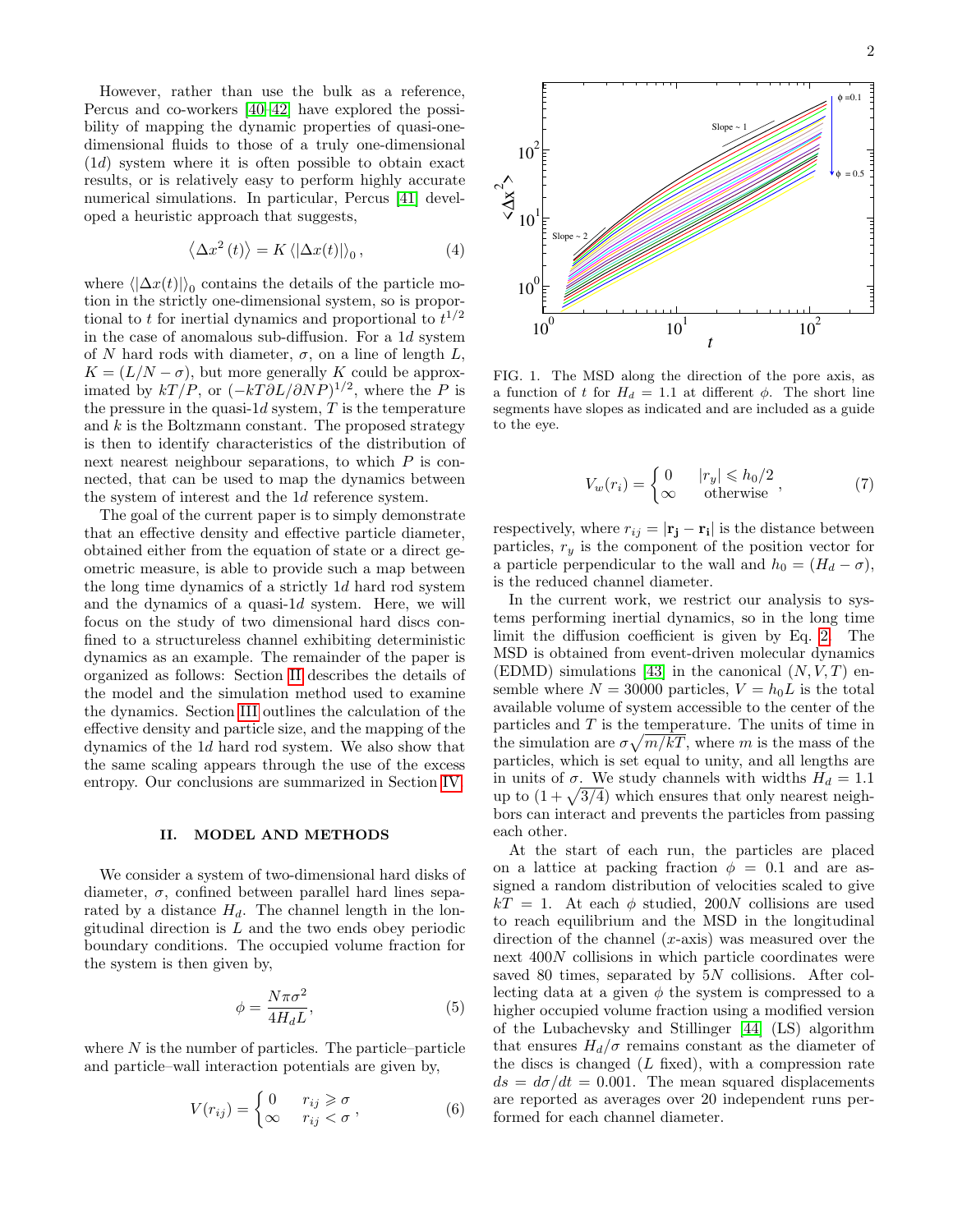

<span id="page-2-1"></span>FIG. 2. Exponent,  $\gamma$ , as a function of ln t for  $H_d = 1.1$  at different  $\phi$ .

We monitor the self-diffusivity of the fluid by fitting the long-time behavior of the MSD in the longitudinal direction of the channel  $(x\text{-axis})$  for the particles to the Einstein equation (Eq. [1\)](#page-0-2). Figure 1 shows the MSD as a function of time for the case with  $H_d = 1.1$  at different densities (starting from  $\phi = 0.1$  up to  $\phi = 0.5$  with steps of 0.02). We then obtain  $\gamma$  by taking the numerical derivative of the data presented in Fig. [1](#page-1-1) to determine where we should evaluate the slope to obtain the diffu-sion coefficient. Figure [2](#page-2-1) shows  $\gamma$  evolves over time. At low densities,  $\gamma$  decreases slowly from its ballistic value because the particles are well separated. At higher densities, the expected diffusive behaviour is obtained quickly, but at longer times, correlations build up as a result of finite size effects [\[12\]](#page-6-9) and a non-monotonous behavior is observed. Figure [3](#page-2-2) shows the value of  $D_x$ , obtained by measuring the slope of the MSD over the time period where  $\gamma \approx 1$ , as a function of occupied volume fraction for different channel diameters.

The equation of state for this quasi-1d system is obtained following the transfer matrix analysis developed by Kofke and Post [\[45\]](#page-6-30) and is shown in Figure [4.](#page-2-3)

## <span id="page-2-0"></span>III. SCALING DYNAMICS WITH A ONE-DIMENSIONAL EFFECTIVE DENSITY AND PARTICLE SIZE

The exact equation for diffusion of hard rods in a strictly one-dimensional (1d) system was solved by Jepsen [\[46\]](#page-6-31) and is given by:

<span id="page-2-4"></span>
$$
\frac{D_x}{\sigma} = \frac{(1-\phi)}{\phi(2\pi\beta m)^{1/2}},\tag{8}
$$

where  $\beta = (kT)^{-1}$ , m is the mass of a particle, and the occupied volume fraction becomes  $\phi = N\sigma/L$  in 1d. Fig-ure [3](#page-2-2) compares  $D_x$  for the quasi-1d systems with the



<span id="page-2-2"></span>FIG. 3. Diffusivity,  $D_x$  as a function of occupied volume fraction,  $\phi$ , for various channel widths.



<span id="page-2-3"></span>FIG. 4.  $PV/NkT$  vs.  $\phi$  for different channel  $H_d$ , obtained using the transfer matrix method described in Ref [\[45\]](#page-6-30). Inset: The equilibrium fraction of defects,  $\theta^*$ , in the jammed states associated with the inherent structure basins sampled by the equilibrium fluid as a function  $\phi$  for channel widths  $H_d = 1.1$ (solid line) and  $H_d = 1.86$  (dashed line).

strictly 1d system as a function of occupied volume fraction for different channel diameters. At low densities,  $D_x$  for the quasi-one-dimensional channels generally follows the trend of the strictly 1d system, but decreases with increasing  $H_d$  at fixed  $\phi$ . At higher densities, the diffusion coefficients begin to exhibit behaviour that reflects the differences between the two. For the narrower quasi-1d channels,  $D_x$  decreases more rapidly than the strictly 1d system because  $D_x$  necessary goes to zero as  $\phi$  approaches  $\phi_{J_{max}} < 1$ , the most dense packing for the system. For the wider channels,  $D_x$  exhibits a plateau at intermediate densities that coincides with the plateau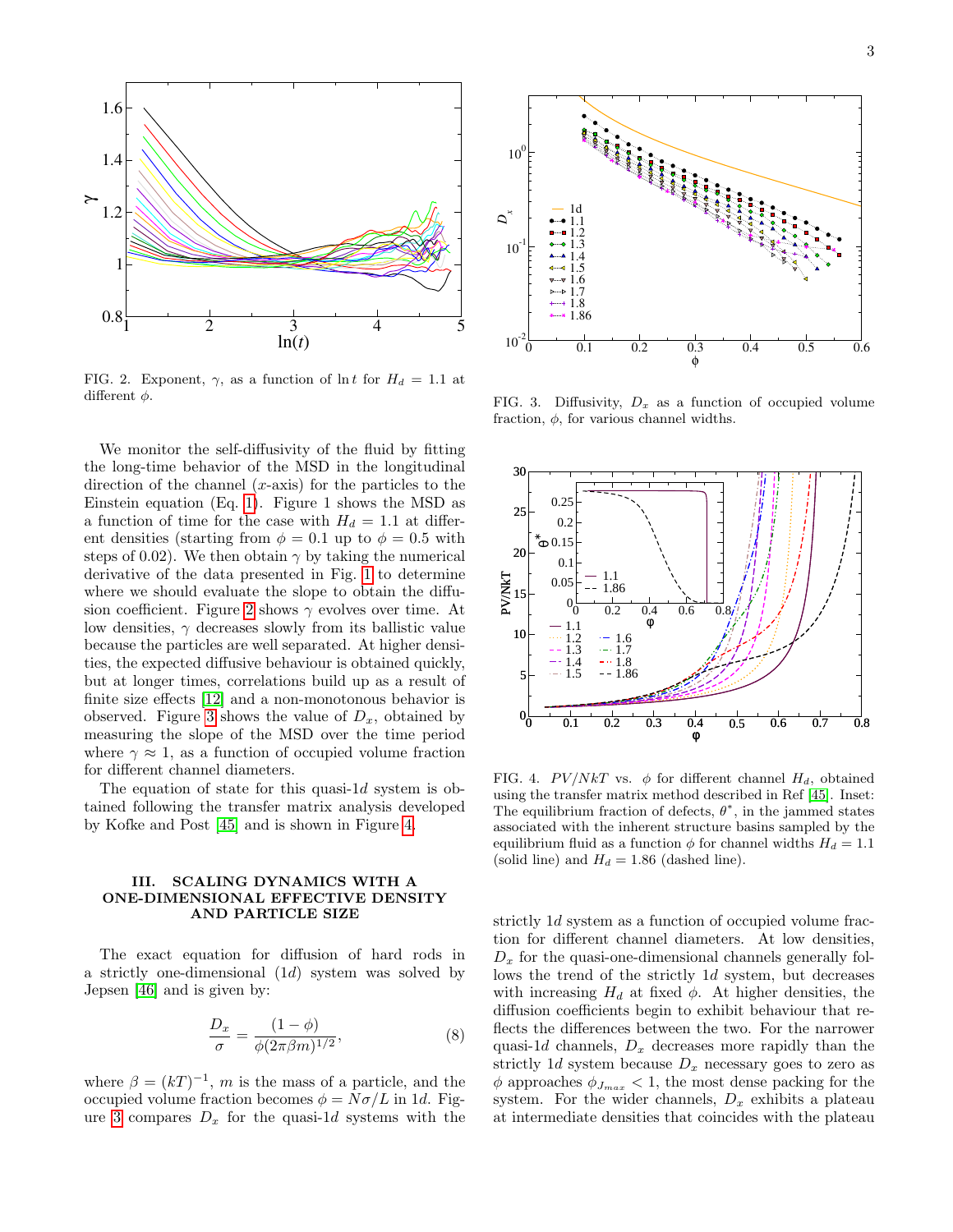observed in the equation of state (see Fig [4\)](#page-2-3). While the short ranged hard disc interaction and quasi-onedimensional nature of the system rule out the possibility that the system has a phase transition, the fluid undergoes a significant, but continuous, structural rearrangement at intermediate densities [\[45,](#page-6-30) [47\]](#page-6-32). The low density fluid is characterized by linear arrangements of the discs where the collisions between discs occur predominantly in the longitudinal direction, and the high density fluid is dominated by zig-zag arrangements of the discs, with disc interactions occurring across the channel. In the transition region, the effects of increasing  $\phi$  are somewhat off set by these structural rearrangements so the amount of space the discs have to move in the longitudinal direction changes slowly, giving rise to the plateaus in the diffusion coefficient and the longitudinal pressure. The diffusion coefficient would be expected to decrease again at higher densities where the pressure begins to increase again, but our simulations becomes trapped in a glassy state where it is not possible to measure the equilibrium properties of the fluid.

The goal of this work is to identify a scaling that accounts for these differences and collapses  $D_x$  for the quasi-1d systems onto Eq. [8.](#page-2-4) As the diameter of channel changes, the kinetic term in Eq. [8,](#page-2-4)  $(2\pi\beta m)^{-1/2}$  remains unchanged, so the focus of our task is to provide a map between the quasi-1d and strictly-1d systems for the density dependent term,  $(1 - \phi)/\phi$ , which can be thought of as the mean clearance between neighbouring particles [\[12\]](#page-6-9). One possibility is to explore this term in the context of the inherent structure paradigm [\[48,](#page-6-33) [49\]](#page-6-34), where configurations that map to the same mechanically stable jammed structure, or inherent structure, are grouped together into local basins of attraction so that the thermodynamics and dynamics of the fluid can be described in terms of the basins sampled at equilibrium. The amount of vibrational space the particles have when sampling a given basin then goes as  $(\phi_J - \phi)$ . The strictly-1d hard rod system has an extremely simple inherent structure landscape consisting of a single basin that jams in a state with all the rods in contact end-to-end and  $\phi_I = 1$ . The inherent structure landscape is more complicated in higher dimensions. In two dimensions, a disc is locally locally jammed if it has at least three rigid contacts, not all in the same hemisphere. However, a configuration made up of locally jammed discs is not necessarily a mechanically stable inherent structure, or collectively jammed state, because a collective motion of the particles can lead to unjamming [\[50\]](#page-6-35), highlighting the global nature of jamming phenomena.

Confining the particles within narrow quasi-1 $d$  channels reduces the number of possible disc-disc contacts and prevents collective rearrangements of the particles. As a result, the complete inherent structure landscape of the current model, and how it is sampled as function of  $\phi$ , can be constructed by considering local packing arrangements [\[51](#page-6-36)[–53\]](#page-6-37). The most dense structure consists of a zig-zag packing of discs contacting their two neigh-



<span id="page-3-0"></span>FIG. 5. A configuration of hard discs in a jammed packing containing discs in the most dense (red) and defect (green) local structures.

bours across the channel as well as the wall and the lower density jammed states are formed by introducing defects where discs form a contact with another disc along the channel (see Fig. [5\)](#page-3-0). The jamming density of a packing is then given by [\[47\]](#page-6-32),

<span id="page-3-1"></span>
$$
\phi_J = \frac{\pi}{4H_d \left(\theta + (1 - \theta) \sqrt{H_d \left(2\sigma - H_d\right)}\right)},\qquad(9)
$$

where  $\theta$  is the fraction of defects so that  $\phi_J \to \phi_{J_{max}}$  as  $\theta \to 0$ . Noting that two defects cannot appear next to each other in a jammed configuration because the particles would not satisfy the local jamming condition, it has also been shown that the lowest density jammed structure consists of alternating dense and defect states, with  $\theta = 0.5$ . The number of inherent structure basins is also a function of  $\theta$ , with the maximum number of jammed structures occurring when  $\theta = 1/2 - \sqrt{5}/10$  and decreasing to unity as  $\theta$  approaches its upper and lower limits.

At equilibrium, the fluid samples the set of basins on the inherent structure landscape that maximizes the total entropy so that at a given  $\phi$  the system samples basins with the equilibrium fraction of defects  $\theta = \theta^*$ . The insert to Figure [4](#page-2-3) shows  $\theta^*$  as function of  $\phi$ , obtained by maximizing the total entropy of the fluid [\[52,](#page-6-38) [53\]](#page-6-37). At low  $\phi$ , the system samples the region of the inherent structure landscape where there is a large number of basins with a high defect fraction and low  $\phi_J$ . With increasing  $\phi$ , the system samples a smaller number of basins, and smaller defect fraction, that have a greater vibrational entropy due to their larger  $\phi_J$ , effectively trading a reduction of configurational entropy for increased vibrational entropy.

In the context of the current problem, this means that  $\phi_J$  is a function of density, which in turn influences the amount of space the particles have move. Equation. [8](#page-2-4) can then be rewritten to account for density dependent jamming density as,

<span id="page-3-2"></span>
$$
\frac{D_x}{\sigma} = \frac{(\phi_J - \phi)}{\phi(2\pi\beta m)^{1/2}},\tag{10}
$$

where  $(\phi_J - \phi)/\phi$  is the effective mean clearance between adjacent particles, and  $\phi_J$  at each density is given by Eq. [9](#page-3-1) using  $\theta^*$ . Figure [6](#page-4-0) shows the predictions of the Eq. [10](#page-3-2) for different channel widths, where we have used the equilibrium value of  $\theta$  to obtain  $\phi_J$ . While the data is somewhat linearized the slopes of the lines decrease with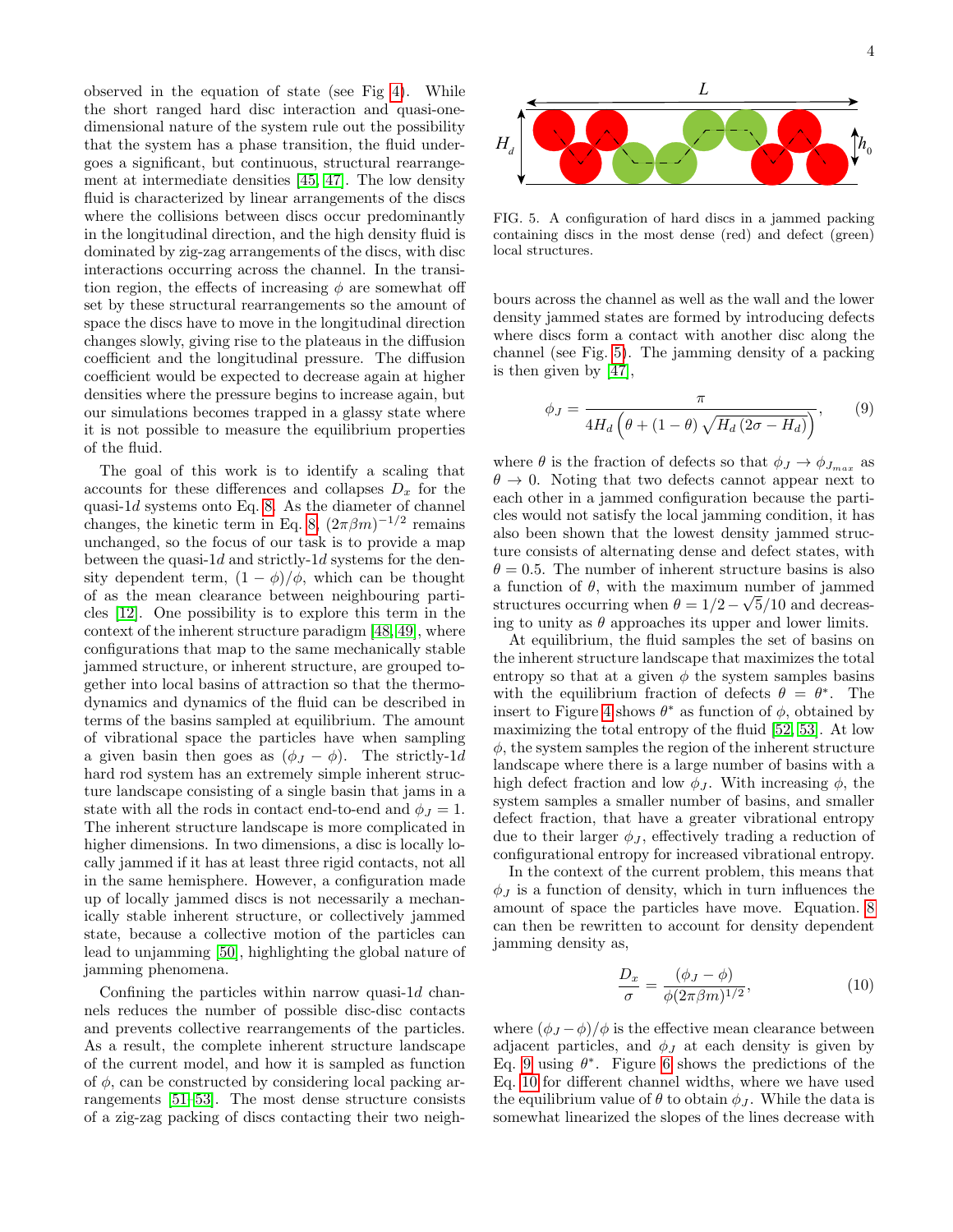

<span id="page-4-0"></span>FIG. 6. Test of Eq. [10](#page-3-2) plotting  $(D_x/\sigma_y)(2\pi\beta m)^{1/2}$  as a function of  $(\phi_J - \phi)/\phi$ .

increasing  $H_d$ , which may be a result of the increased motion of the particles perpendicular to the longitudinal axis of the channel that is not accounted for in our measurements of the MSD.

The exact EOS for quasi-1d systems was solved by Kofke and Post [\[45\]](#page-6-30) using a transition matrix approach. Their approach uses the idea that when the y positions of the particles are fixed the system can be characterized as a 1d mixture of hard rods on a line with different contact lengths. This allow the integration in  $x$  to be performed independently of the y integration when solving the partition function. The results of the integrals can be solved as an eigenvalues problem where the largest eigenvalue is used, which essentially identifies an average effective diameter of the projected hard rods.

Motivated by this, we define an effective onedimensional interaction diameter,  $\sigma_i$ , between two neighbouring particles that simply depends on their relative separation in the y-direction,  $\Delta y = |y_{i+1} - y_i|$ ,

<span id="page-4-5"></span>
$$
\sigma_i = \sqrt{\sigma^2 - \Delta y^2},\tag{11}
$$

and reduces to  $\sigma$  when  $\Delta y = |y_{i+1} - y_i| = 0$  (see Fig. [7\)](#page-4-1).

The average effective 1d interaction diameter is then given by,

$$
\sigma_{\rm N} = \frac{1}{N} \sum_{i} \sigma_{i},\tag{12}
$$

and we can define an effective occupied volume fraction,

<span id="page-4-2"></span>
$$
\phi_{\text{eff}} = \frac{N\sigma_{\text{N}}}{L},\tag{13}
$$

that can be extracted from the equation of state of the quasi-one dimensional system and used to obtain the diffusion coefficient from Eq [8.](#page-2-4) To achieve this, we assume the exact 1d equation of state holds for  $\phi_{\text{eff}}$ :

<span id="page-4-4"></span>
$$
Z = \frac{1}{1 - \phi_{\text{eff}}},\tag{14}
$$



<span id="page-4-1"></span>FIG. 7. Effective diameter, a) purely 1d system  $\sigma = \sigma_N$ , b)  $H_d = 1.8$  at low density and c)  $H_d = 1.8$  at high density

where  $Z = PV/NkT$  is the compressibility factor for the quasi-one-dimensional system. Rearranging, we obtain  $\phi_{\text{eff}}$  as,

$$
\phi_{\text{eff}} = \frac{Z - 1}{Z}.\tag{15}
$$

Sububstituting eq. [13](#page-4-2) into [8,](#page-2-4) gives the diffusion coefficient in terms of the effective volume fraction,

<span id="page-4-3"></span>
$$
\frac{D_x}{\sigma_N} = \frac{(1 - \phi_{\text{eff}})}{\phi_{\text{eff}} (2\pi\beta m)^{1/2}}.
$$
\n(16)

Figure [8](#page-5-1) shows Eq. [16](#page-4-3) using the simulated data for the diffusion coefficient at different channel widths compared to exact analytical results for 1d system. The plot shows, the collapse of the data is good, which suggests  $\phi_{\text{eff}}$  provides a good thermodynamic connection through the equation of state to 1d diffusion, as suggested by Percus [\[41\]](#page-6-27). The deviation at low densities may be related to a broad distribution of effective diameters at low densities, where the particles move freely in the transverse direction and can adopt many different effective diameters. At high densities, the distribution of effective diameters is restricted more closely to the average, except in the cases where the particles are appear in defect states and  $\sigma_i \approx \sigma$ . In addition, the measurements of  $D_x$  at the very lowest densities can be difficult because of the low frequency of particle-particle collisions and the slow convergence of  $\gamma \to 1$ .

While  $\phi_{\text{eff}}$  is obtained from the equation of state, it can be measured geometrically. Figure [9](#page-5-2) compares the values of  $\sigma_N$  obtained using eq. [14](#page-4-4) with the average values of the effective diameter measured during our MD simulations at different channel widths. This shows the usefulness of this quantity especially, in the cases that the exact EOS is not available.

Finally, we simply demonstrate that  $\phi_{\text{eff}}$  also provides an appropriate link between the excess entropy and diffusion in these confined fluid systems. Here, the excess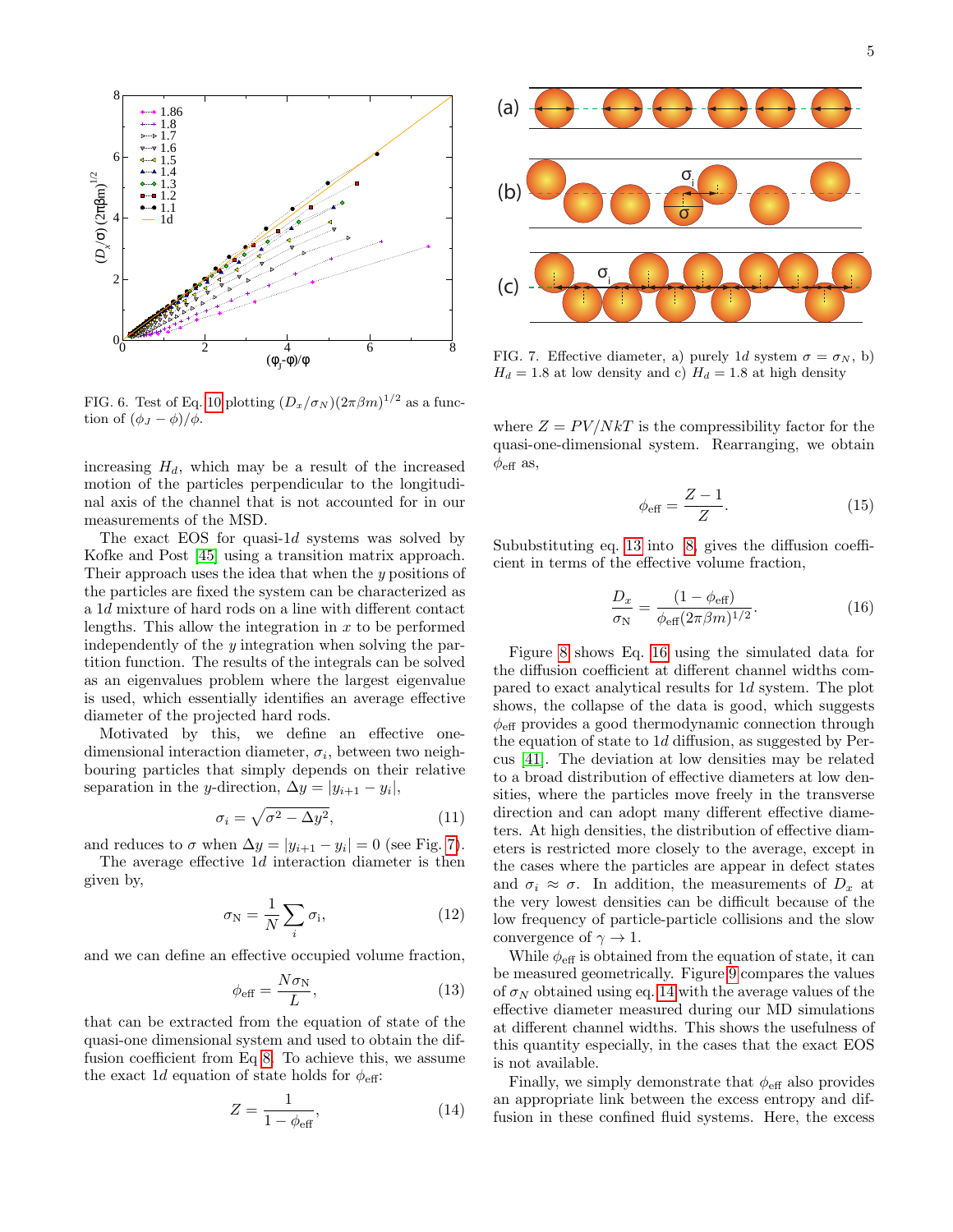

<span id="page-5-1"></span>FIG. 8. Scaled self-diffusion coefficient data represented by using Eq. [16](#page-4-3) by using effective volume fraction for various channel width.



<span id="page-5-2"></span>FIG. 9. Effective diameter calculated from Eqs. [13](#page-4-2) and [14](#page-4-4) vs. those calculated from MD simulations using Eq. [11](#page-4-5) for different  $H_d$ .

entropy of a strictly one-dimensional hard rod system, relative to ideal gas, can be obtained,

<span id="page-5-4"></span>
$$
s^{\text{ex}}/Nk = -\int_0^\phi \frac{Z - 1}{\phi'} \text{d}\phi',\tag{17}
$$

which yields,

<span id="page-5-3"></span>
$$
s^{\text{ex}}/Nk = \ln(1 - \phi). \tag{18}
$$

Again, replacing  $\phi$  with  $\phi_{\text{eff}}$  in Eq. [18,](#page-5-3) and using Eq. [16](#page-4-3)

yields,

$$
D_x = \left(\frac{\sigma_N}{\phi_{\text{eff}}}\right) \left(2\pi\beta m\right)^{-1/2} \exp\left(s^{\text{ex}}\right),\tag{19}
$$

which connects the excess entropy to a reduced diffusion coefficient,  $D_x\phi_{\text{eff}}/\sigma_N$ , in a similar form to that obtained



<span id="page-5-5"></span>FIG. 10. Scaled self-diffusion coefficient data versus negative excess entropy calculated using Eq. [17](#page-5-4) for different  $H_d$ .

by Rosenfeld [\[16\]](#page-6-13) and Dzugutov [\[18\]](#page-6-15). Figure [10](#page-5-5) shows the relationship between the diffusion coefficient and excess entropy in the quasi-one-dimensional system before rescaling. Then use of  $\phi_{\text{eff}}$  necessarily reproduces the same collapse observed in Fig. [8.](#page-5-1)

## <span id="page-5-0"></span>IV. CONCLUSION

Simulation studies of both bulk and confined fluids have shown the effectiveness of scaling relationships that map the transport properties of the system to a reference state through a thermodynamic property such as the excess entropy. In the case of highly confined, quasione-dimensional fluids, the strictly one-dimensional fluid is an ideal reference state because results are often known exactly. This work shows that the proposed scaling can be achieved for a system of quasi-one-dimensional hard discs through an effective occupied volume fraction that is obtained directly from the equation of state or can be measured geometrically. However, the channel widths considered here are still narrow and it is likely the scaling will begin to breakdown for wider channel. It also remains to be seen how well the scaling works for longer range interactions.

#### ACKNOWLEDGMENTS

We thank NSERC for financial support. We also thank WestGrid and Compute Canada for providing computational resources.